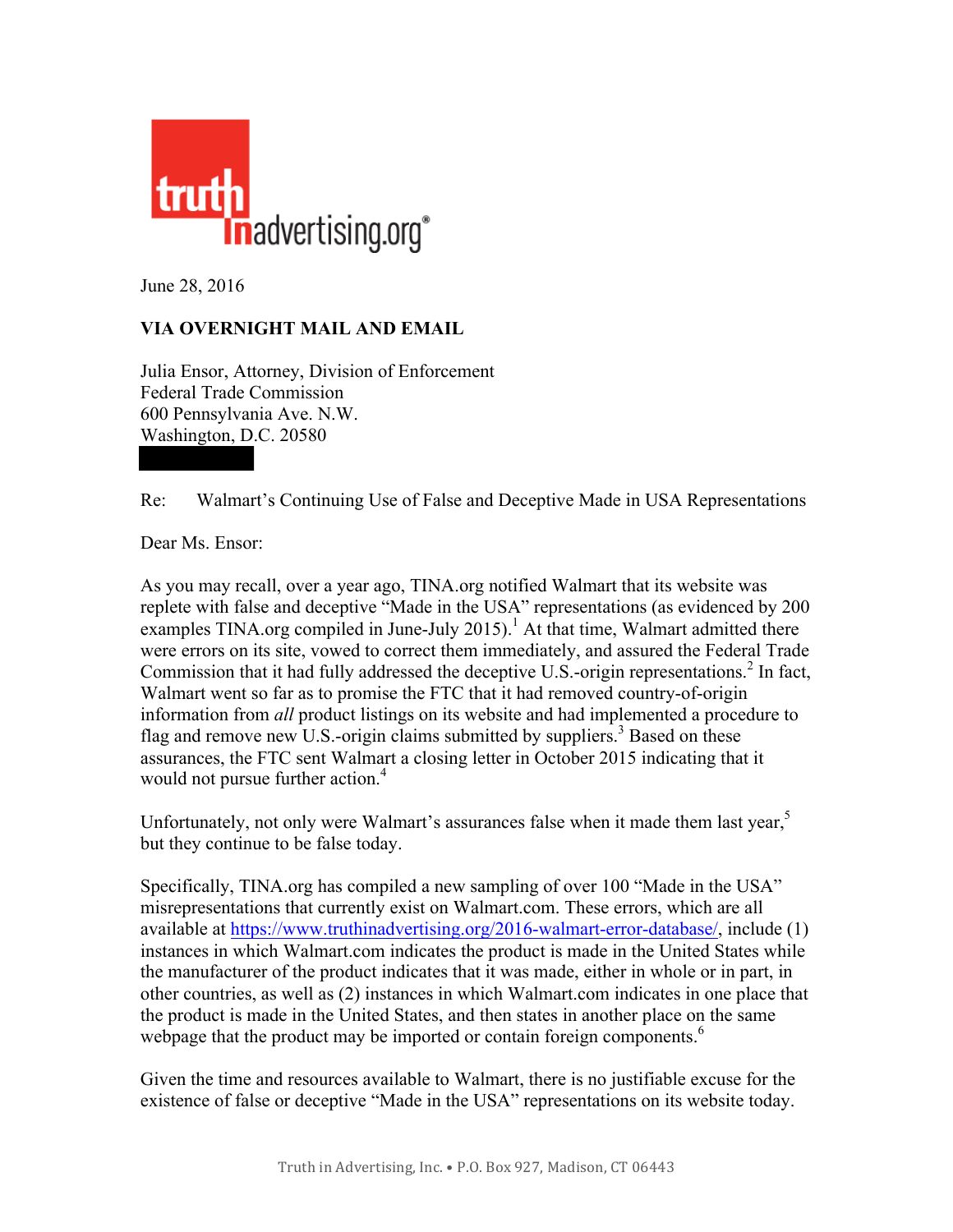And to add insult to injury, for the past eight months, Walmart.com has posted a "disclaimer" beneath each product listing stating that the "displayed country of origin information may not be accurate or consistent with manufacturer information" and that it is up to the consumer to check the product packaging or manufacturer information to accurately determine a product's origin.

Important Made in USA Origin Disclaimer: For certain items sold by Walmart on Walmart.com, the displayed country of origin information may not be accurate or consistent with manufacturer information. For updated, accurate country of origin data, it is recommended that you rely on product packaging or manufacturer information.

As a matter of law (and as explained in detail our November 2015 letter), such a disclosure cannot be used as cover for a false and deceptive U.S.-origin claim.<sup>7</sup> Not only is it legally ineffective in that a disclosure can never be used to cure a false claim, but its placement is such that the vast majority of consumers (who are being told that the burden of determining product origin is now on them) will never see it.

In short, Walmart has shown itself unwilling to comply with FTC law despite the fact that it has had over a year to take corrective action.<sup>8</sup> Clearly, FTC intervention is needed at this time for if the largest retailer in the world is permitted to flout the law in such a persistent and egregious manner, it sends a clear message to all that Walmart is held to a different standard.

If you have any questions or need further information, please do not hesitate to contact us.

Sincerely,

Laura Smith, Esq. Legal Director Truth in Advertising, Inc.

Bonnie Patten, Esq. Executive Director Truth in Advertising, Inc.

Cc: Jessica Rich, Director, Bureau of Consumer Protection, FTC Leon Bechet, Associate General Counsel, Wal-Mart Stores, Inc. Annemarie O'Shea, Associate General Counsel, Wal-Mart Stores, Inc.